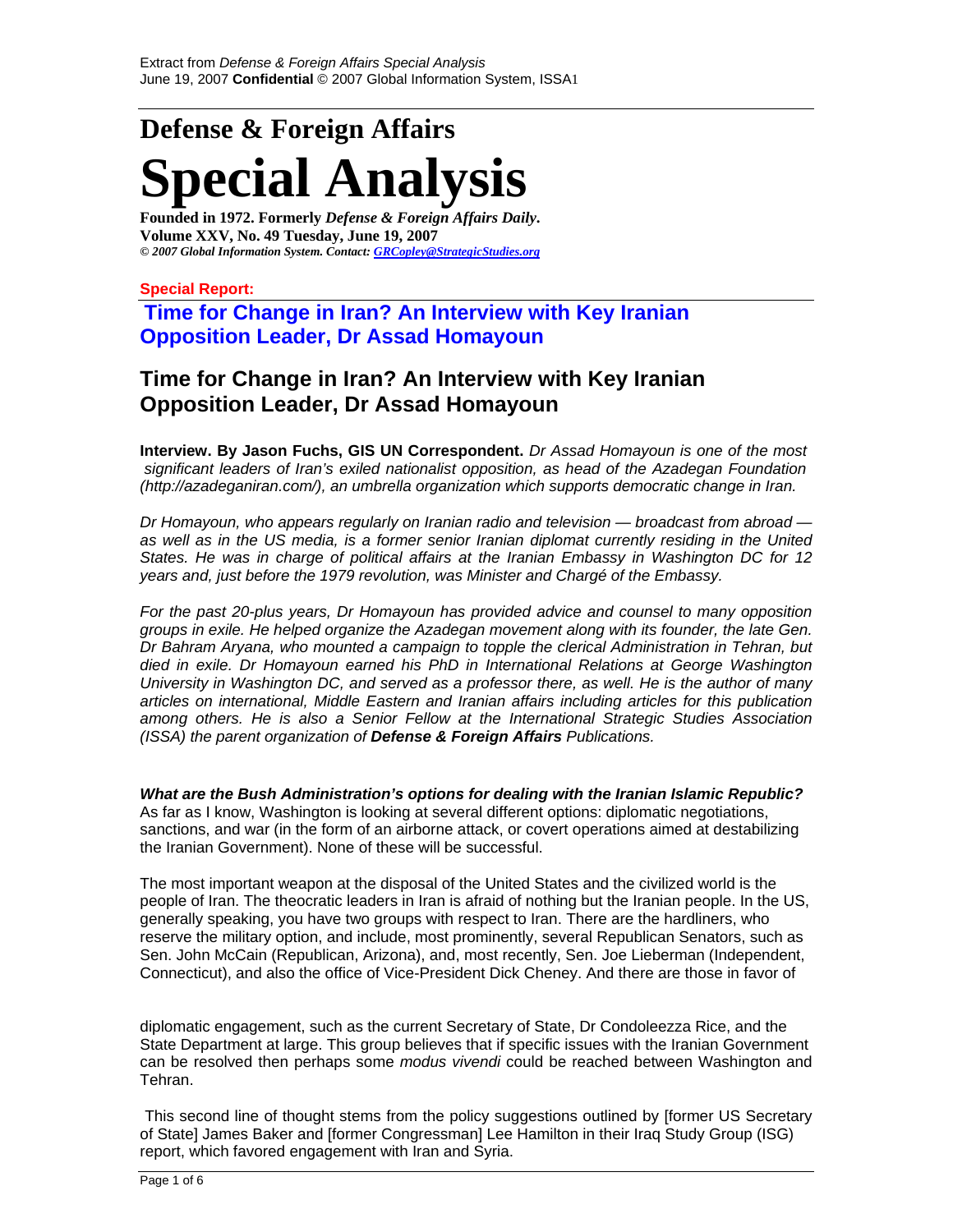#### *Why do you think negotiations between Washington and Tehran would fail to achieve substantive results?*

I don't think negotiation with Iran will take the US, or the Iranian people, anywhere because it [the clerical Administration] is not a normal regime. It is an apocalyptic regime whose leadership is in favor of the advance of radical Islam around the world; what the clerics officially refer to as the "export of the Islamic revolution". And so there are no reformists; there are no radicals — not in the context in which the West understands those terms — in Iran: the "reformists" and the "radicals" are two wings of the same monster. This monster has terrorized the Middle East since the so-called Islamic revolution in 1979 that brought Khomeini to power.

The "grand bargain" with Tehran which the US State Department has in mind — a proposal which David Samuels wrote about in his June 2007 *Atlantic Monthly* article — will, I suspect, turn out to be the "grand illusion" because, ultimately, the differences between Washington and Tehran are not over policy nuances or even the projection of US strategic power in the Middle East. Make no mistake, Tehran has very serious foreign policy disagreements with the Middle East and is gravely concerned with the US presence in the region.

The issue, though, is far bigger from the Tehran's perspective: it is an existential issue; it is a matter of a civilizational conflict between, as they see it, the secular West and its regional allies, and "true Islam", of which they envision themselves to be the vanguard forces. On such an issue, Tehran will not be able to compromise and so, as I see it, the rift between the theocratic regime and the US is as wide as the Khyber Pass and cannot be crossed.

#### *Would you say that the US and Iran then are looking at this conflict through very different prisms, then?*

The US foreign policy establishment looks at this as an issue between two nation-states with differing agendas, and so they look for common ground upon which a foundation for better future relations can be built. Unfortunately, as far as the Iranian leadership is concerned, this is not a national issue, *per se*. They may use nationalism to rally the population, but it is worth remembering what the regime's founder, *"Ayatollah"* Ruhollah Khomeini, told a French journalist in February 1979. Khomeini was onboard the Air France flight which was returning him to Tehran from exile in Paris and the reporter asked the "*Ayatollah*" what he felt upon returning to his homeland after so many years away. Khomeini responded, "Nothing."

For him and for the regime he birthed, the issue is not Iran: Iran means nothing to these people, nation-states themselves are merely a means to an end to the Khomeinists. As they see it, Iran was and is a springboard for the so-called "export of the Islamic Revolution", but nothing more.

#### *You mentioned three other options aside from diplomatic engagement and said they were all likely doomed to fail. What about sanctions? Why do you feel they are not an effective tool?*

Sanctions have brought some economic change to Iran, but they will not be decisive because Tehran will be able to work around them, as did Iraq's Saddam Hussein during the 1990s. And, again, as in [the case of] Iraq, the victim will not be the Iranian regime, but rather the people. Moreover, I doubt that China and Russia will agree to truly comprehensive sanctions against Iran because, at the end of the day, they do not want to see change in Tehran. Whatever form sanctions might take, it is important to remember that the pace of Iranian nuclear weapons development will be — and is — much faster than the pace at which sanctions would take effect.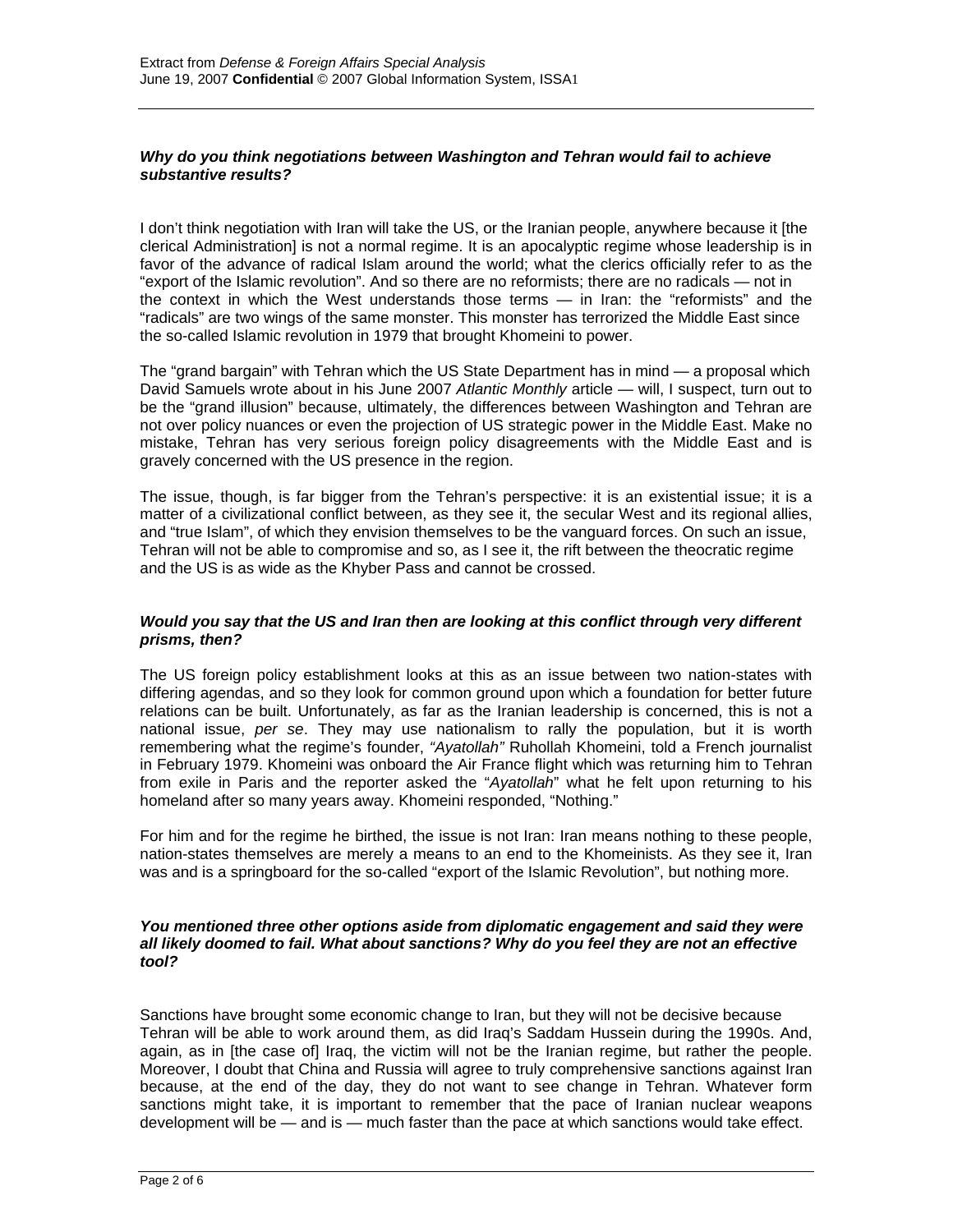#### *Why will a war, presumably in the form of an air campaign, not prove effective?*

There are no good war options. Presumably, the attack would come from US airborne and seaborne forces, perhaps with US Special Forces coordinating on the ground. One can imagine that Washington would take aim at Iranian nuclear research installations in Natanz and Arak and Ishfahan and other places, against leadership targets, and certain select strategic military targets. The problems with this option are many.

First of all, it is unlikely to achieve its primary aim of stopping the Iranian nuclear weapons program. The Iranian nuclear weapons development program in 2007 is not like the Iraqi nuclear weapons development program in 1981. The Iraqi program was, as you know, clustered around one particular facility at Osirak, making it relatively easy for the Israelis to stop the Iraqi push for a nuclear weapon in a strike at a single target. The Iranian program is quite different. It is diversified, it is far flung, and it is redundant: designed specifically to prevent another Osirak. Thus, even a massive air strike would not stand a good chance of stopping Iran's nuclear weapons program. The second problem is that some members of the Iranian leadership are actually *hoping* for a US military strike against Iran. There is the belief in some regime circles, particularly around Pres. Mahmud Ahmadi-Nejad and his spiritual mentor, *Ayatollah* Mesbah Yazdi, that the Iranian Islamic Republic's domestic political situation is very similar now to what it was in 1981. In 1981, it was already possible to see the cracks in Khomeini's new Iran. Iranians were beginning to see that this new Iran was not the one they had been promised, and so, only two years after the 1979 revolution, you saw political unrest and all the indicators that Iranians wanted change.

This political ferment, this burgeoning anti-regime sentiment, was quickly anesthetized when the Iran-Iraq war began that year. For while Iranians were fast learning to detest their new masters, they remained proud patriots, proud nationalists, and were not about to allow a foreign power to defeat it on the battlefield. And so, Iranians rallied around the flag, as they say in America, and 26 years later they are still stuck with this regime.

Pres. Ahmadi-Nejad and his followers are hoping that a limited US military strike which leaves them in power will have the same unifying effect and save them at a moment when Iranians are, as they were in 1981, beginning to unify not for the regime, but against it. It would be a mistake to force the people back into the hands of the *mullahs* just as they are again beginning to break ree of their iron grip. In this respect, a military strike that leaves the regime in power will be laying into the hands of the very regime Washington would be going to war against.

# *What if the military operation was conceived on a more massive scale, aimed at removing the clerical Administration, not just the nuclear weapons program?*

Well, assuming the US was willing to make the commitment in terms of blood and treasure to enforce "regime change" on Tehran, the situation might not look much better. A massive strike ight have the effect of fracturing the nation, contributing to the disintegration of Iran, which might very well lead to the Balkanization of the strategically vital region that is the Middle East. Washington must also be aware that a military strike that endangers the perpetuity of the Iranian regime could result in serious military reprisals by Iran against Israel and the Persian Gulf states allied with the US. Such a war could even lead to a tactical nuclear exchange. Big or small, the military option is simply not a viable one. It isn't in the American people's interests; nor is it in the interests of the Iranian people. It is as Sun-Tzu wrote in *The Art of War*: "The best victory is when the opponent surrenders of its own accord before there are any actual hostilities. It is best to win without fighting." This is the sort of victory we should look for with regards to Iran.

#### *You also mentioned covert operations. What might result from such a strategy?*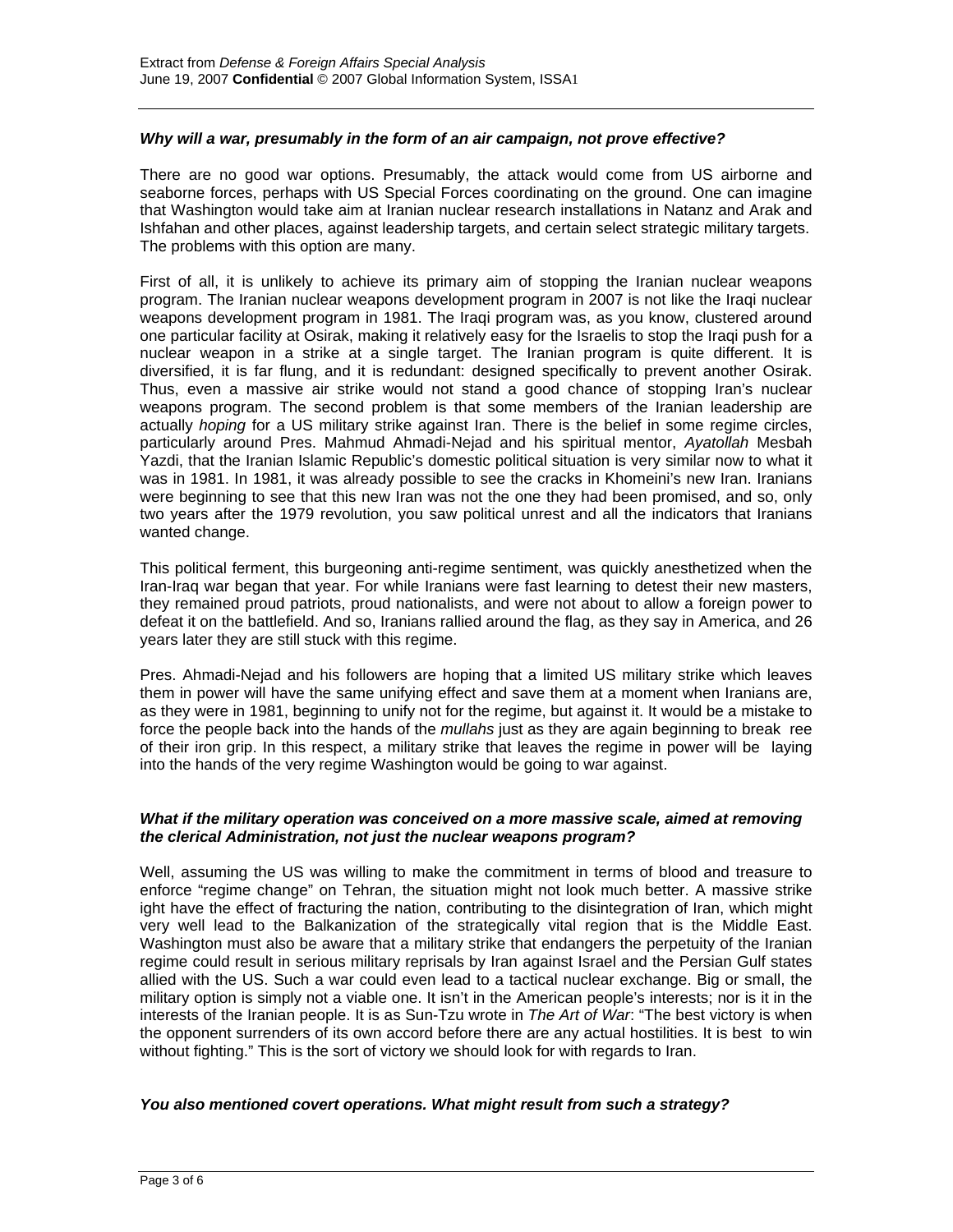To a certain extent, this strategy is already being implemented. Not in earnest, but piecemeal. There is already emerging a strategy of support for various so-called "anti-regime elements" by the US through the Saudis and the Pakistanis. The problem with this is the nature of these ntiregime forces. We have seen covert support through Pakistan for the Baluchi *jihadist* group *JundAllah*. We have seen similar support for Iranian Kurdish militants like Abdullah Mohtadi's *Komala*. We have seen US and also British backing for Arab militants in Iranian Khozestan. And, yes, these are all virulently anti-regime elements and, yes, they are capable of putting this funding to use in limited asymmetrical strikes against the regime's forces as we saw when *JundAllah* blew up a bus full of *Pasdaran* officers last year [2006], but the issue is the following: the only thing the Iranian people are more afraid of then their own government is that Iran will become the next Iraq; that Iran will disintegrate into ethnic or sectarian defined entities at war with one another.

The Iranian regime is overwhelmingly unpopular within Iran, but the notion of the proud Iranian nation being dissolved is universally unpopular. And so, when Washington or anyone else supports groups that define themselves by their ethnic or sectarian banners, the Iranian people fear that this will only lead to the dissolution of their homeland, not its long-overdue liberation. Thus, such steps are counterproductive. Iran is just like a Persian carpet with different colors, different designs, but all a part of the same carpet: just like Iran, one nation, indivisible. Those who fan the ominous tunes of separatism/federalism are underestimating the resolve of the Iranian people.

# *You earlier noted that the most important weapon at the disposal of the US against the Iranian Government is the Iranian people. What do you mean by that?*

The Iranian internal situation is dire, at levels of hardship and suffering unseen in recent memory. Young people are unemployed; there is 25 percent unemployment nationally, inflation is at 22 percent, drugs and prostitution and hunger continue to eat away at the nation from the inside out and all of this is because of the mismanagement and corruption of the regime. It is as much a kleptocracy as it is a theocracy.

 A report leaked to ABC News recently revealed a "covert" CIA program to "increase economic pressure" on Iran. As far as I'm concerned, the Iranian Government does not need the help of the CIA to wreck the Iranian economy: the *mullahs* appear to be accomplishing this well enough by themselves. As the historian E. H. Carr wrote in *What Is History?:* "Politics begin where the masses are not thousands, but millions." Nowhere, then, could politics be more serious than now in Iran where the people opposed to this regime are, indeed, in the millions. There are close to 50-million young people, possibly more, under the age of 25.

The reality is that the regime is in worse shape than ever, and the people are ready to rise and need only be galvanized.

# *What needs to be done to galvanize the people and why have they yet to be sufficiently galvanized if, indeed, the domestic situation is as bad as it appears to be?*

The Iranian people are ready but they need the financial means and the political leadership. Just like gasoline for a car, without money you cannot move an organization. However, I do not believe that money from the US Government will be very useful. The Iranian people, since 1953, are very sensitive to the involvement of US funding in Iranian politics and so I have always been against receiving money from Washington and, indeed, I have not and never will.

The Iranian expatriate community controls \$600-billion to \$800-billion outside of Iran, however, and we need the expatriate community to be energized and active in building a better, stronger, free and democratic Iran, and to this end some of this wealth could be put to excellent use. In fairness to them, until now, their support for the Iranian opposition movement has been limited because there has not been an Iranian opposition organization with the contacts and grassroots support inside Iran, with the complimentary and necessary support structure outside Iran. And,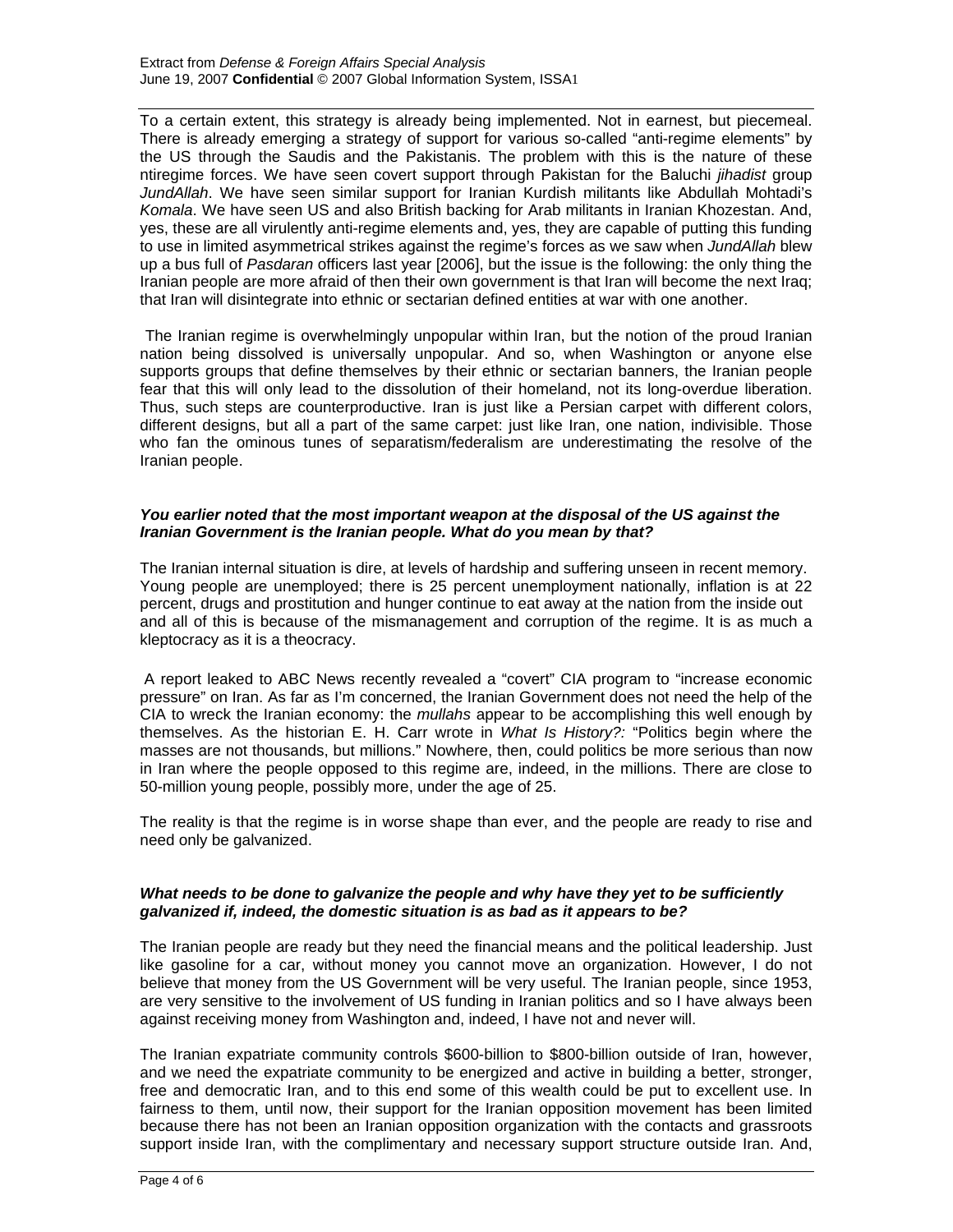perhaps most important, an opposition leadership untainted by ties to either the ruling *mullahs* or Western governments has not been visible to them.

# *Where does Azadegan come into this equation?*

The Azadegan Foundation is an organization dedicated to change in Iran; change from the tyranny of theocracy to the liberty of secular democracy. The organization has supporters within many different social strata in the Iranian political and cultural scene, including members in the student movement, intellectuals, the noble and proud Iranian Armed Forces and even within the *Pasdaran*, which is home to a degree of anti-regime sentiment which might surprise many observers of the Iranian political scene.

The [Azadegan] goal is removing the clergy from power and preparing the ground for free and fair democratic elections to let the people of Iran decide their own future. Azadegan envisions a strong Iran dedicated to peace and stability in the region. We envision an Iran at peace with its neighbors, including Israel with whom we have no interest in being enemies. Why is Iran an enemy of the Jewish state? We share no borders with Israel. We have no conflict over natural resources with Israel. So, then, why is the regime preoccupied with Israel's destruction while they allow their own nation to selfdestruct?

How can the regime justify paying the killers of HAMAS and *HizbAllah* and the *Jaish al- Mahdi* in Iraq and even now — as US Undersecretary of State Nicholas Burns noted last week [early June 2007] — the Afghan *Taliban* all the while Iranian children go hungry, while Iranians can't find jobs to support their families? Instead of paying for schools to be blown up in lands far from home, should not a truly patriotic Iranian government instead pay for schools to be built up here in our own home?

#### *So Israel would not be an enemy of a free Iran in Azadegan's vision?*

Absolutely not. History, geography, and culture have always brought the Jewish and Iranian communities together since the time of Cyrus the Great when he ended the Babylonian captivity of the Jewish people and allowed them to return to their homeland, modern-day Israel. Israel knows no greater friend, no truer ally, then the people of Iran.

#### *There is a reluctance in Washington today to deal with exiles and opposition leaders such of yourself because of what many call the "Chalabi Syndrome". That is, that after the Bush Administration's experience with the Iraqi National Congress (INC) leader, Ahmad Chalabi, the US Government will forever more be reluctant to work with dissident leaders. How do you convince policymakers that you are not the Iranian Chalabi?*

Ahmad Chalabi received money from the US Government, for one thing. I have never asked for US Government money and I have never received US Government money. I will never ask for US government money nor will I ever accept US Government money. Am I friend of the United States? One hundred percent. And rest assured the US government is well aware of my activities. However, it is important that I remain untainted. Chalabi could not make a similar claim as he received money through the CIA and/or DOD throughout the 1990s, particularly after the 1998 Iraq Liberation Act passed by the US Congress. And, of course, Chalabi deceived the US at the same time he was receiving money from them.

As importantly, I think that people need to understand that just because Washington had a negative experience with Chalabi does not mean that all opposition leaders from here to eternity are all bad men with ulterior motives antithetical to their publicly stated beliefs and objectives. Does this mean that from now on, any leader in exile from their homeland who dares stand against oppression and tyranny will be tarred as the "next Chalabi"?